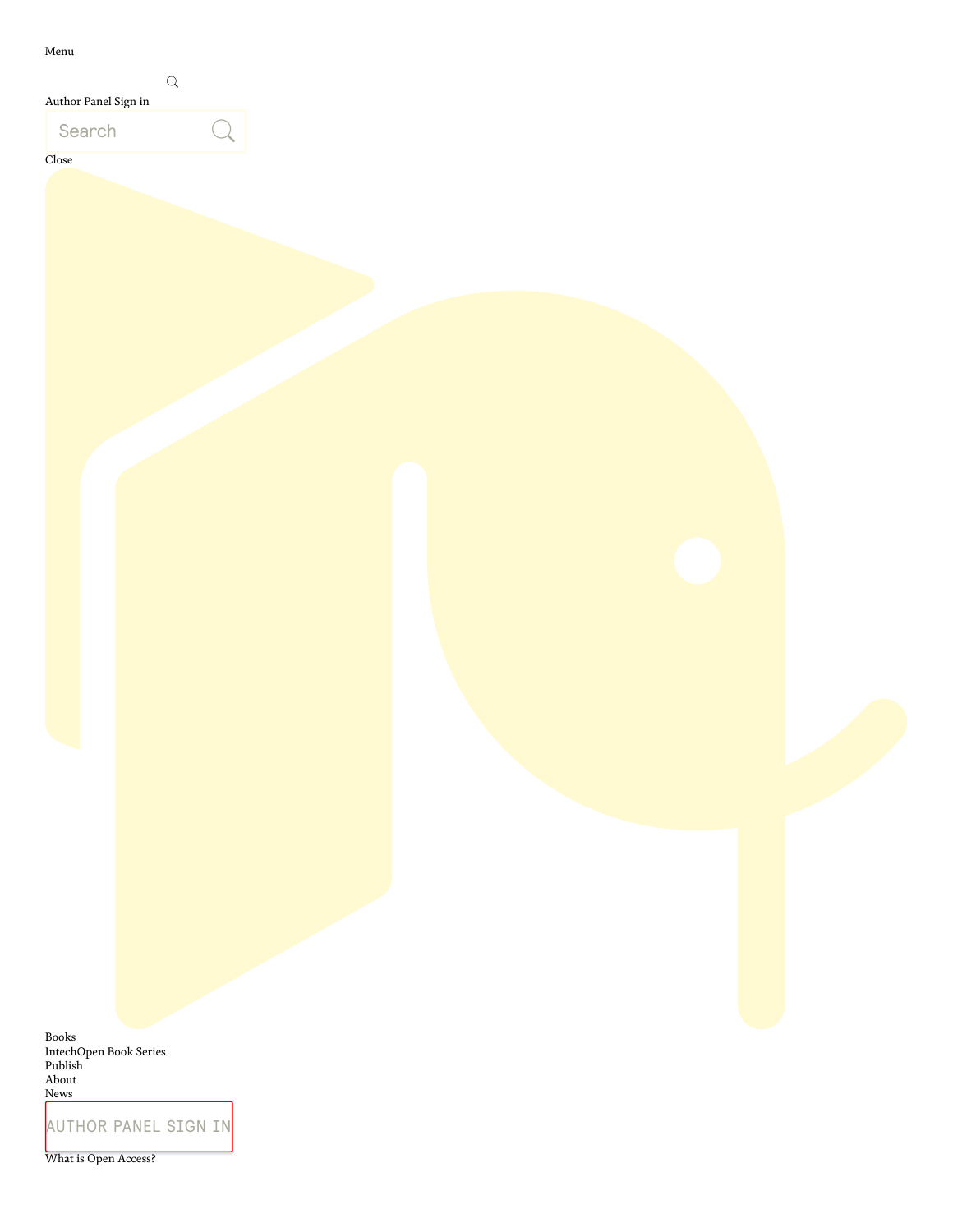Open Access is an initiative that aims to make scientific research freely available to all. To date our community has made over 100 million downloads. It's based on principles of collaboration, unobstructed discovery, and, most importantly, scientific progression. As PhD students, we found it difficult to access the research we needed, so we decided to create a new Open Access publisher that levels the playing field for scientists across the world. How? By making research easy to access, and puts the academic needs of the researchers before the business interests of publishers. Our [authors](https://www.intechopen.com/authors-and-editors) and editors

We are a community of more than 103,000 authors and editors from 3,291 institutions spanning 160 countries, including Nobel Prize winners and some of the world's mostcited researchers. Publishing on IntechOpen allows authors to earn citations and find new collaborators, meaning more people see your work not only from your own field of study, but from other related fields too.

[Content](https://www.intechopen.com/page/content-alerts) Alerts Brief introduction to this section that descibes Open Access especially from an IntechOpen perspective

How it [worksM](https://www.intechopen.com/how-open-access-publishing-with-intechopen-works)anage preferences

[Contact](https://www.intechopen.com/page/contact-us)

Want to get in touch? Contact our London head office or media team here [Careers](https://www.intechopen.com/page/careers-at-intechopen)

Our team is growing all the time, so we're always on the lookout for smart people who want to help us reshape the world of scientific publishing.

#### [Home](https://www.intechopen.com/) > [Editorial](https://www.intechopen.com/page/editorial-policies) policies

#### Copyright Policy

*As this section deals with legal issues pertaining to the rights of individual Authors and IntechOpen, for the avoidance of doubt, each category of publication is dealt with separately. Consequently, much of the information, for example definition of terms used, is repeated to ensure that there can be no misunderstanding of the policies that apply to each category.*

Copyright is the term used to describe the rights related to the publication and distribution of original Works. Most importantly from a publisher's perspective, copyright governs how Authors, publishers and the general public can use, publish, and distribute publications.

IntechOpen only publishes manuscripts for which it has publishing rights. This is governed by a publication agreement between the Author and IntechOpen. This agreement is accepted by the Author when the manuscript is submitted and deals with both the rights of the publisher and Author, as well as any obligations concerning a particular manuscript. However, in accepting this agreement, Authors continue to retain significant rights to use and share their publications.

#### HOW COPYRIGHT WORKS WITH OPEN ACCESS LICENSES?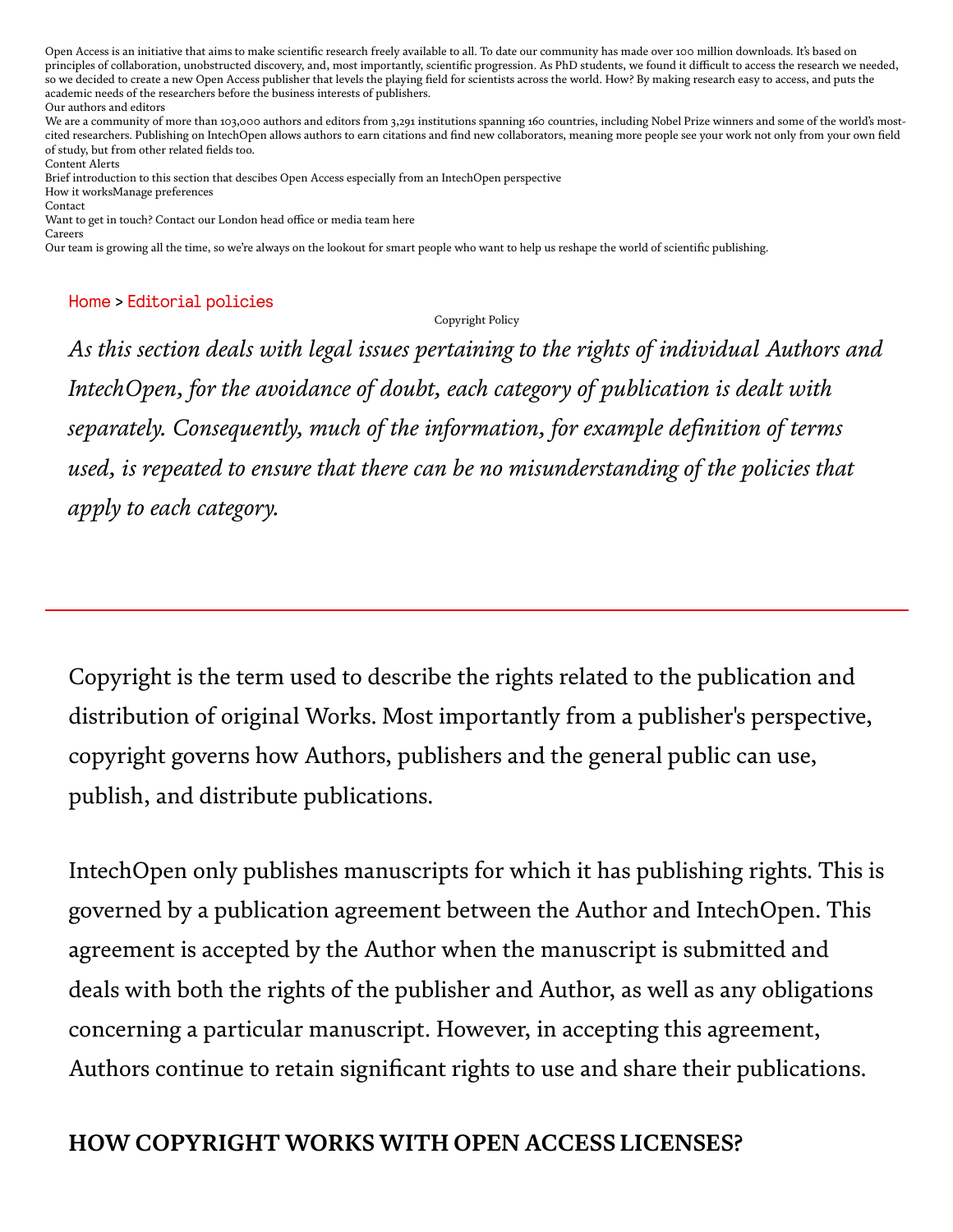1. By accepting the agreement terms Authors retain their copyright on their Work but grant broad publishing and distribution rights to the publisher.

2. Depending on the type of publication (Chapter or Long Form Monograph/Compacts; see definitions below), IntechOpen applies a Creative Commons license to the publication, allowing readers to use and share it freely.

3. IntechOpen makes the publication available online under an appropriate license.

Agreement samples are listed here for the convenience of prospective Authors:

Publication Agreement [— Chapters](https://www.intechopen.com/page/publication-agreement-chapters) Publication Agreement [— Monograph/Compacts](https://www.intechopen.com/page/publication-agreement-monograph/)

### DEFINITIONS

The following definitions apply in this Copyright Policy:

Author - in order to be identified as an Author, three criteria must be met: (i) Substantial contribution to the conception or design of the Work, or the acquisition, analysis, or interpretation of data for the Work; (ii) Participation in drafting or revising the Work; (iii) Approval of the final version of the Work to be published.

Work - a Chapter, including Conference Papers, and any and all text, graphics, images and/or other materials forming part of or accompanying the Chapter/Conference Paper.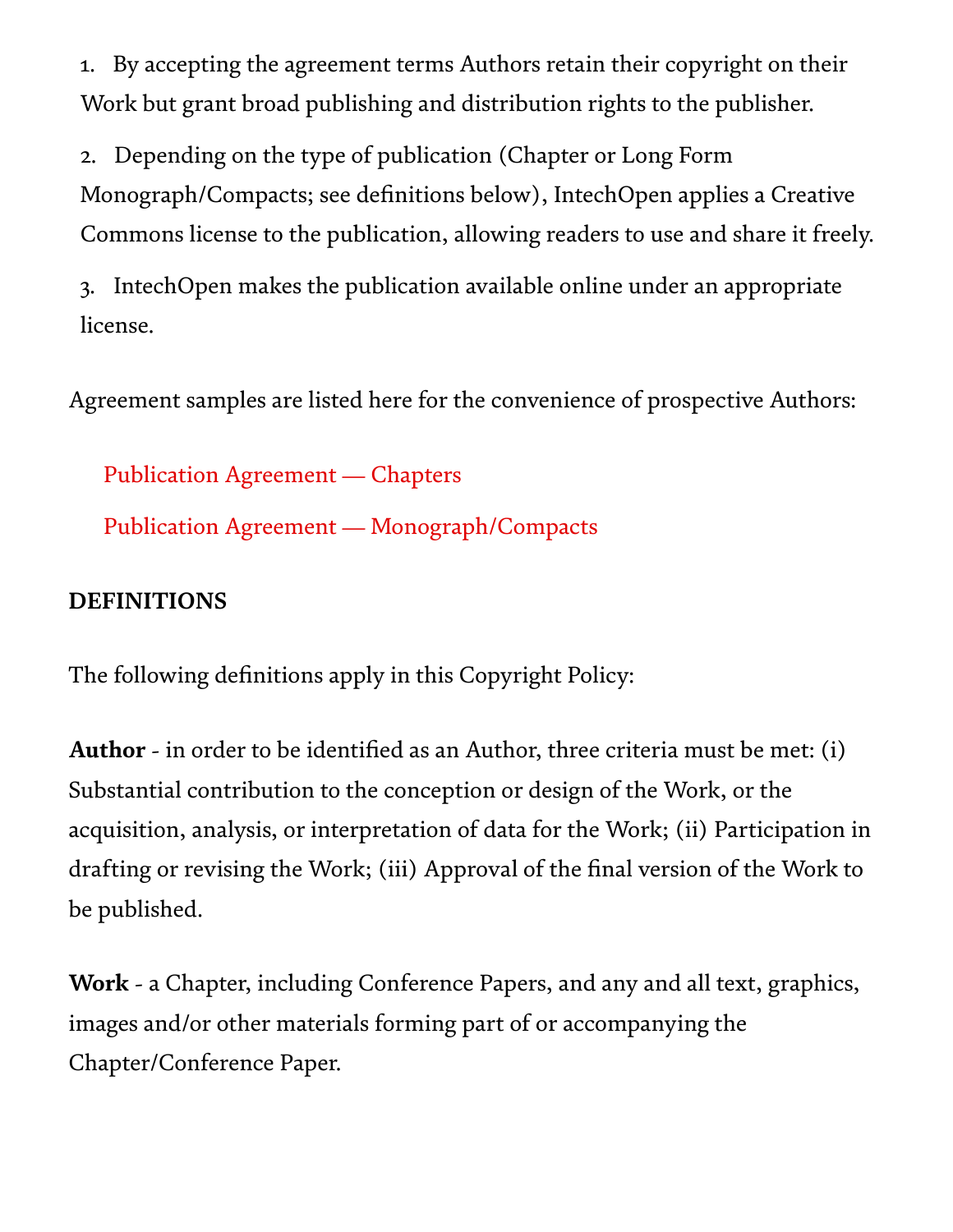Monograph/Compacts - a full manuscript usually written by a single Author, including any and all text, graphics, images and/or other materials.

Compilation - a collection of Works distributed in a Book that IntechOpen has selected, and for which the coordination of the preparation, arrangement and publication has been the responsibility of IntechOpen. Any Work included is accepted in its entirety in unmodified form and is published with one or more other contributions, each constituting a separate and independent Work, but which together are assembled into a collective whole.

IntechOpen - Registered publisher with office at 5 Princes Gate Court, London, SW7 2QJ - UNITED KINGDOM

IntechOpen platform - IntechOpen website [www.intechopen.com](https://www.intechopen.com/) whose main purpose is to host Monographs in the format of Book Chapters, Long Form Monographs, Compacts, Conference Proceedings and Videos.

Video Lecture – an audiovisual recording of a lecture or a speech given by a Lecturer, recorded, edited, owned and published by IntechOpen.

#### TERMS

All Works published on the IntechOpen platform and in print are licensed under a Creative Commons Attribution 3.0 Unported License, a license which allows for the broadest possible reuse of published material.

Copyright on the individual Works belongs to the specific Author, subject to an agreement with IntechOpen. The Creative Common license is granted to all others to: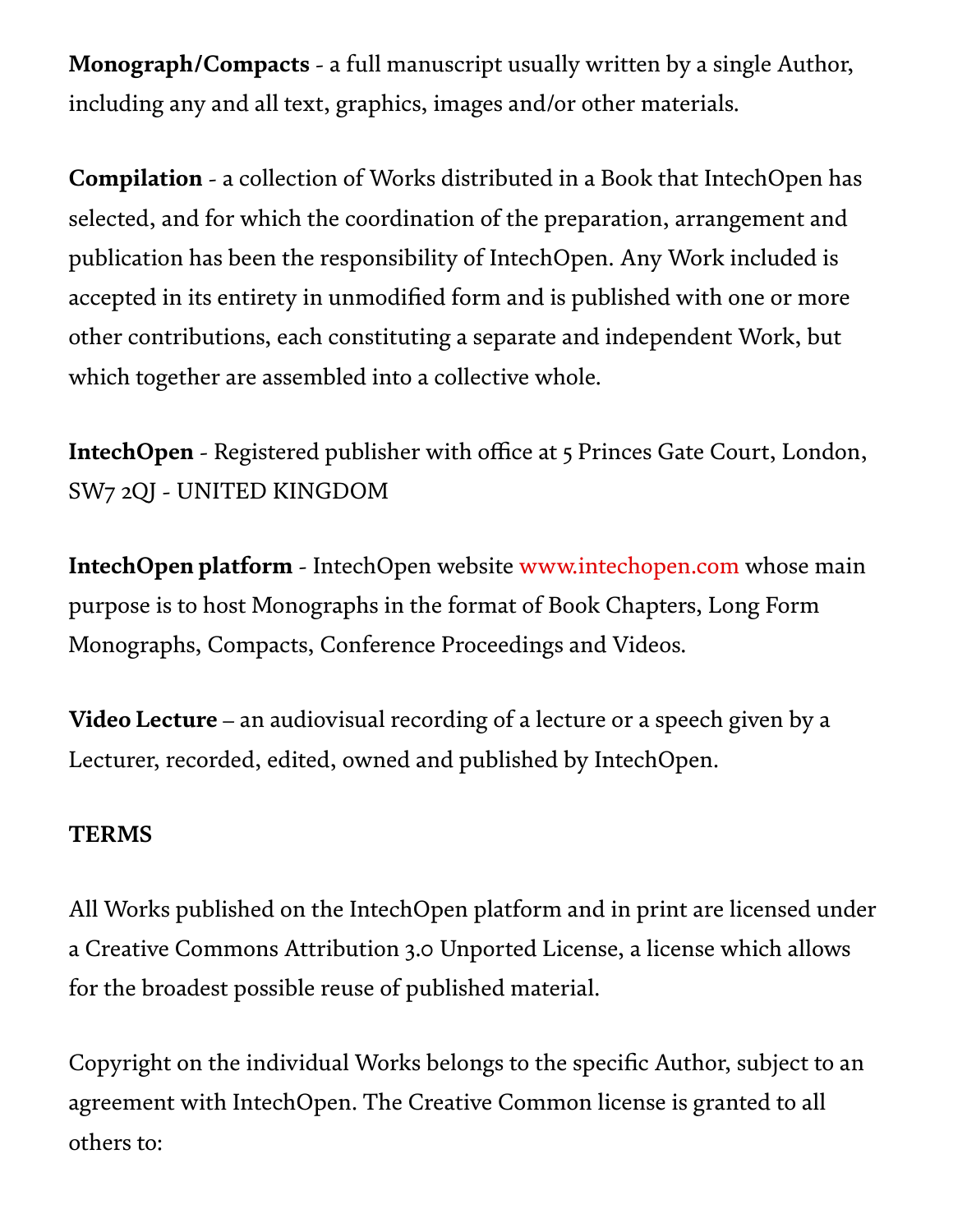Share — copy and redistribute the material in any medium or format Adapt — remix, transform, and build upon the material

And for any purpose, provided the following conditions are met:

An Attribution, giving appropriate credit and providing a link to the license, with an indication as to whether changes to the original were made

A commitment not to add additional restrictions. In effect, this prohibits the application of legal conditions or technological measures that legally restrict others from doing anything that the license permits.

All Works are published under the CC BY 3.0 license. However, please note that book Chapters may fall under a different CC license, depending on their publication date as indicated in the table below:

| <b>LICENSE</b>                                                                           | <b>USED FROM -</b>                | UP TO -                           |
|------------------------------------------------------------------------------------------|-----------------------------------|-----------------------------------|
| Creative Commons Attribution-NonCommercial-ShareAlike 3.0 Unported (CC<br>$BY-NC-SA_3.o$ | 1 July 2005 (2005-07-<br>O(1)     | 3 October 2011 (2011-<br>$10-03)$ |
| Creative Commons Attribution 3.0 Unported (CC BY 3.0)                                    | 5 October 2011 (2011-<br>$10-05)$ | Currently                         |

The CC BY 3.0 license permits Works to be freely shared in any medium or format, as well as the reuse and adaptation of the original contents of Works (e.g.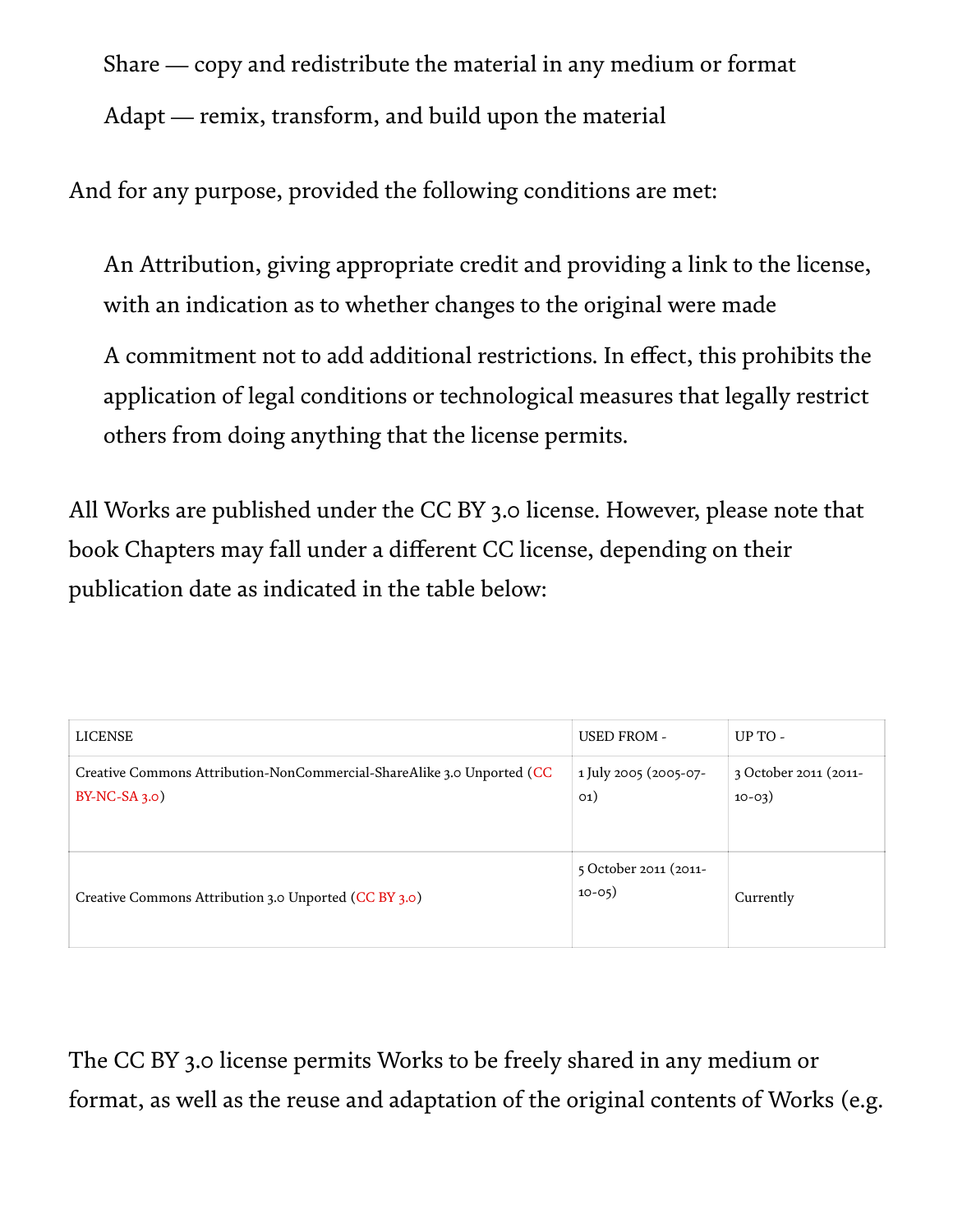figures and tables created by the Authors), as long as the source Work is cited and its Authors are acknowledged in the following manner:

#### Content reuse:

© {year} {authors' full names}. Originally published in {short citation} under {license version} license. Available from: {DOI}

## Content adaptation & reuse:

© {year} {authors' full names}. Adapted from {short citation}; originally published under {license version} license. Available from: {DOI}

### Reposting & sharing:

Originally published in {full citation}. Available from: {DOI}

Republishing – More about Attribution Policy can be found [here.](https://www.intechopen.com/page/attribution-policy)

The same principles apply to Works published under the CC BY-NC-SA 3.0 license, with the caveats that (1) the content may not be used for commercial purposes, and (2) derivative works building on this content must be distributed under the same license. The restrictions contained in these license terms may, however, be waived by the copyright holder(s). Users wishing to circumvent any of the license terms are required to obtain explicit permission to do so from the copyright holder(s).

DISCLAIMER: Neither the CC BY 3.0 license, nor any other license IntechOpen currently uses or has used before, applies to figures and tables reproduced from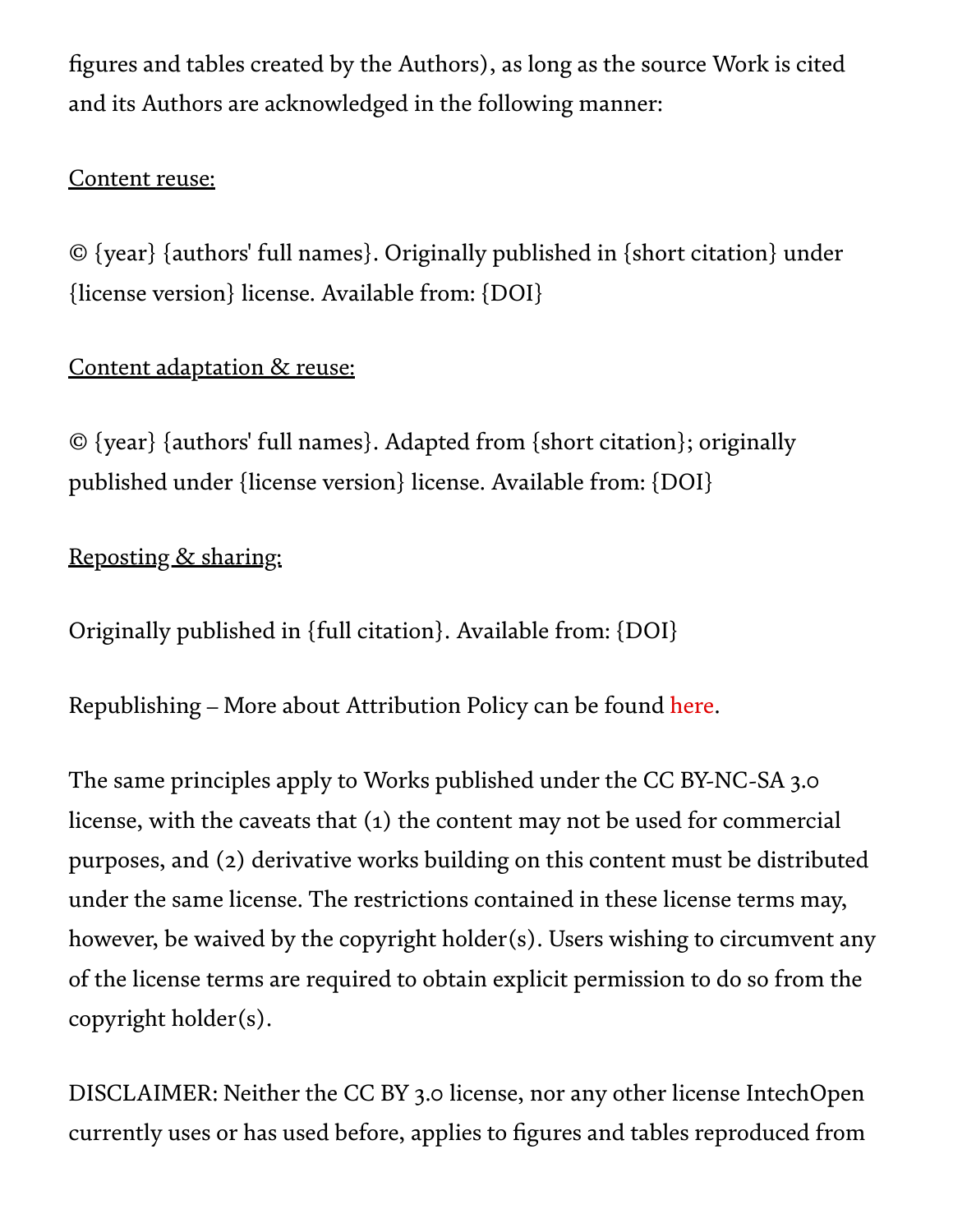other works, as they may be subject to different terms of reuse. In such cases, if the copyright holder is not noted in the source of a figure or table, it is the responsibility of the User to investigate and determine the exact copyright status of any information utilised. Users requiring assistance in that regard are welcome to send an inquiry to [permissions@intechopen.com.](http://permissions@intechopen.com/)

# All rights to Books and all other compilations published on the IntechOpen platform and in print are reserved by IntechOpen.

The copyright to Books and other compilations is subject to separate copyright from those that exist in the included Works.

All Long Form Monographs/Compacts are licensed under the Creative Commons [Attribution-NonCommercial](https://creativecommons.org/licenses/by-nc/4.0/) 4.0 International (CC BY-NC 4.0) license granted to all others.

Copyright to the individual Works (Chapters) belongs to their specific Authors, subject to an agreement with IntechOpen and the Creative Common license granted to all others to:

Share — copy and redistribute the material in any medium or format

Adapt — remix, transform, and build upon the material

Under the following terms:

There must be an Attribution, giving appropriate credit, provision of a link to the license, and indication if any changes were made.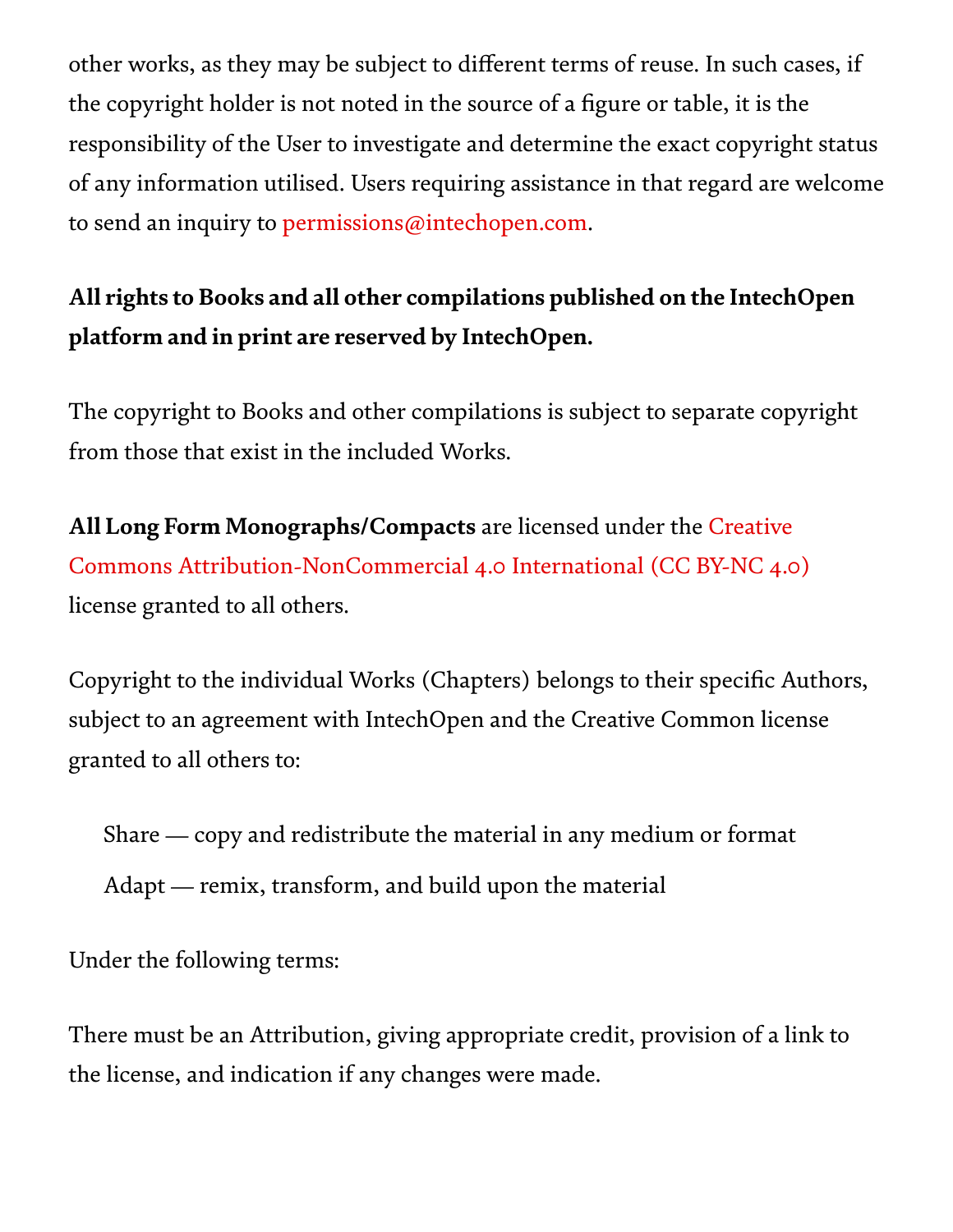NonCommercial - The use of the material for commercial purposes is prohibited. Commercial rights are reserved to IntechOpen or its licensees.

No additional restrictions that apply legal terms or technological measures that restrict others from doing anything the license permits are allowed.

The CC BY-NC 4.0 license permits Works to be freely shared in any medium or format, as well as reuse and adaptation of the original contents of Works (e.g. figures and tables created by the Authors), as long as it is not used for commercial purposes. The source Work must be cited and its Authors acknowledged in the following manner:

### Content reuse:

© {year} {authors' full names}. Originally published in {short citation} under {license version} license. Available from: {DOI}

### Content adaptation & reuse:

© {year} {authors' full names}. Adapted from {short citation}; originally published under {license version} license. Available from: {DOI}

## Reposting & sharing:

Originally published in {full citation}. Available from: {DOI}

# All Book cover design elements, as well as Video image graphics are subject to copyright by IntechOpen.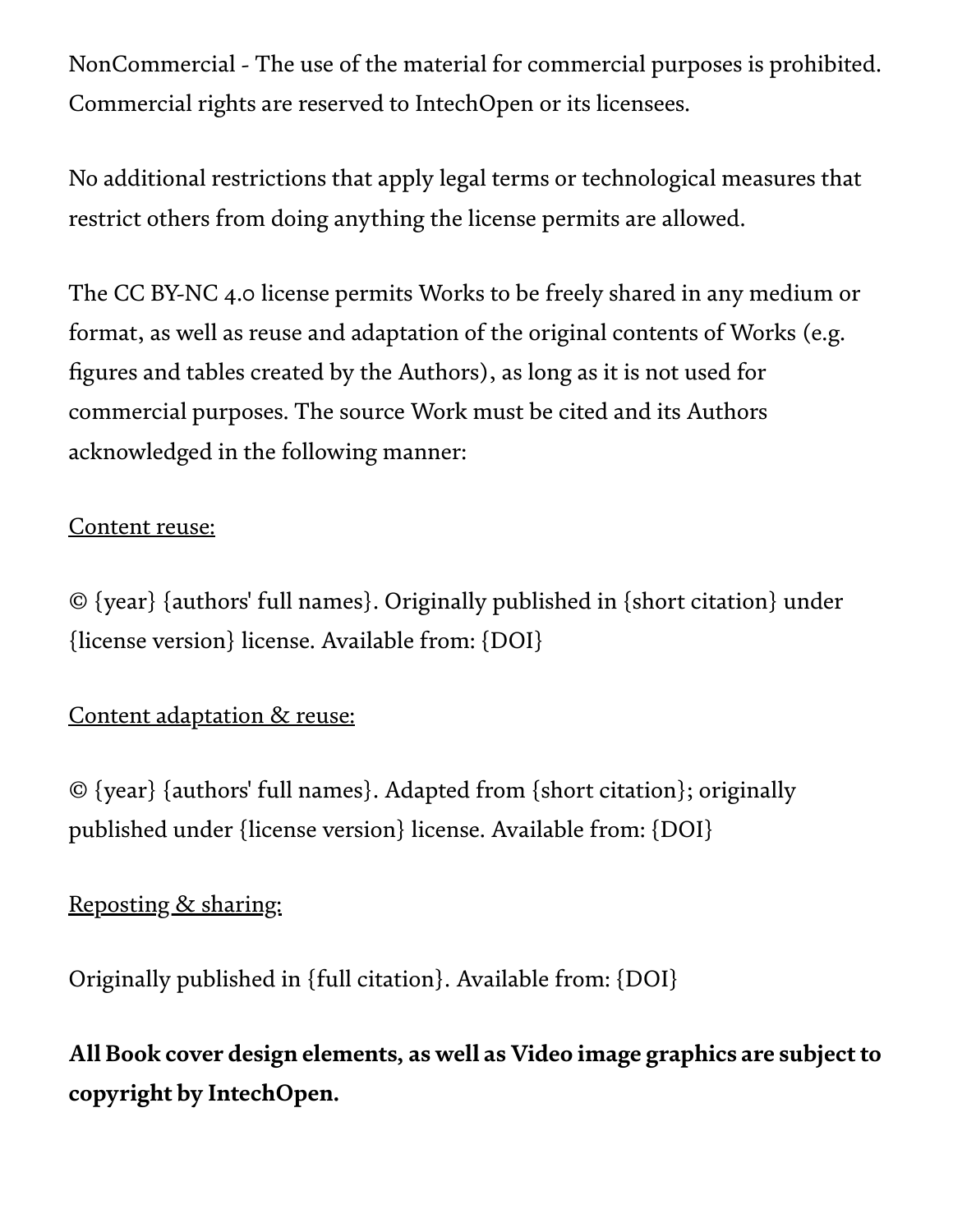Every reproduction of a front cover image must be accompanied by an appropriate Copyright Notice displayed adjacent to the image. The exact Copyright Notice depends on who the Author of a particular cover image is. Users wishing to reproduce cover images should contact [permissions@intechopen.com.](http://permissions@intechopen.com/)

All Video Lectures under IntechOpen's production are subject to copyright and are property of IntechOpen, unless defined otherwise, and are licensed under the [Attribution-NonCommercial-NoDerivatives](https://creativecommons.org/licenses/by-nc-nd/4.0/) 4.0 International (CC BY-NC-ND 4.0) license. This grants all others the right to:

Share — copy and redistribute the material in any medium or format

Under the following terms:

Attribution — give appropriate credit, provide a link to the license, and indicate if changes were made.

NonCommercial use only - you may not use the material for commercial purposes. Commercial rights are reserved to IntechOpen or its licensees.

Distribution of remixed or transformed material building on the original termed derivatives is not permitted.

No additional restrictions — you may not apply legal terms or technological measures that legally restrict others from doing anything the license permits.

Users wishing to repost and share the Video Lectures are welcome to do so as long as they acknowledge the source in the following manner: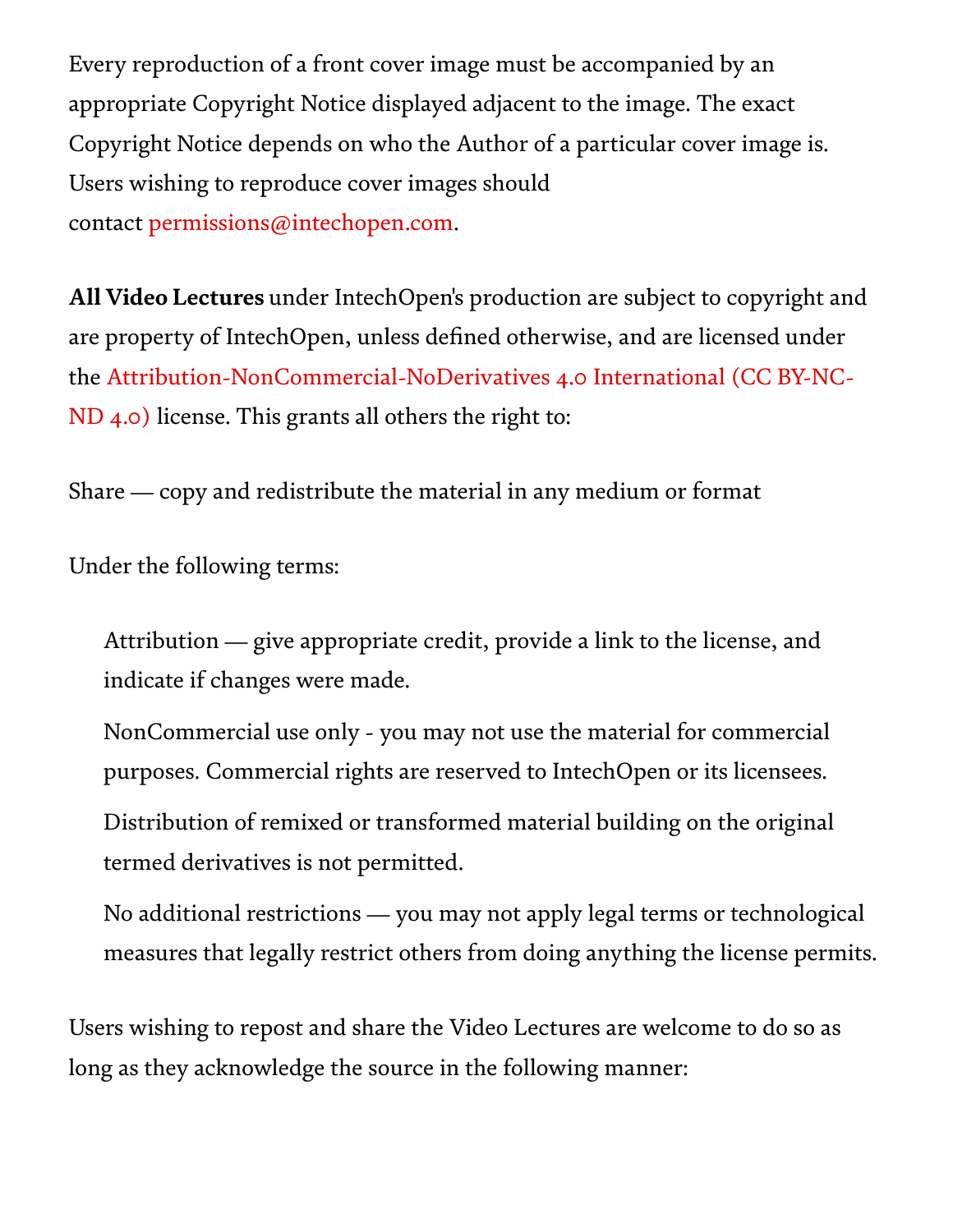© {year} IntechOpen. Published under CC BY-NC-ND 4.0 license. Available from: {DOI}

Users wishing to reuse, modify, or adapt the Video Lectures in a way not permitted by the license are welcome to contact us at [permissions@intechopen.com](http://permissions@intechopen.com/) to discuss waiving particular license terms.

All software used on the IntechOpen platform, any used during the publishing process, and the copyright in the code constituting such software, is the property of IntechOpen or its software suppliers. As such, it may not be downloaded or copied without permission.

Unless otherwise indicated, all IntechOpen websites are the property of IntechOpen.

All content included on IntechOpen Websites not forming part of contributed materials (such as text, images, logos, graphics, design elements, videos, sounds, pictures, trademarks, etc.), are subject to copyright and are property of, or licensed to, IntechOpen. Any other use, including the reproduction, modification, distribution, transmission, republication, display, or performance of the content on this site is strictly prohibited.

*Policy last updated: 2016-06-08*

Book Subject Areas

Physical Sciences, [Engineering](https://www.intechopen.com/subjects/1) and Technology

[Chemistry](https://www.intechopen.com/subjects/8)

Computer and [Information](https://www.intechopen.com/subjects/9) Science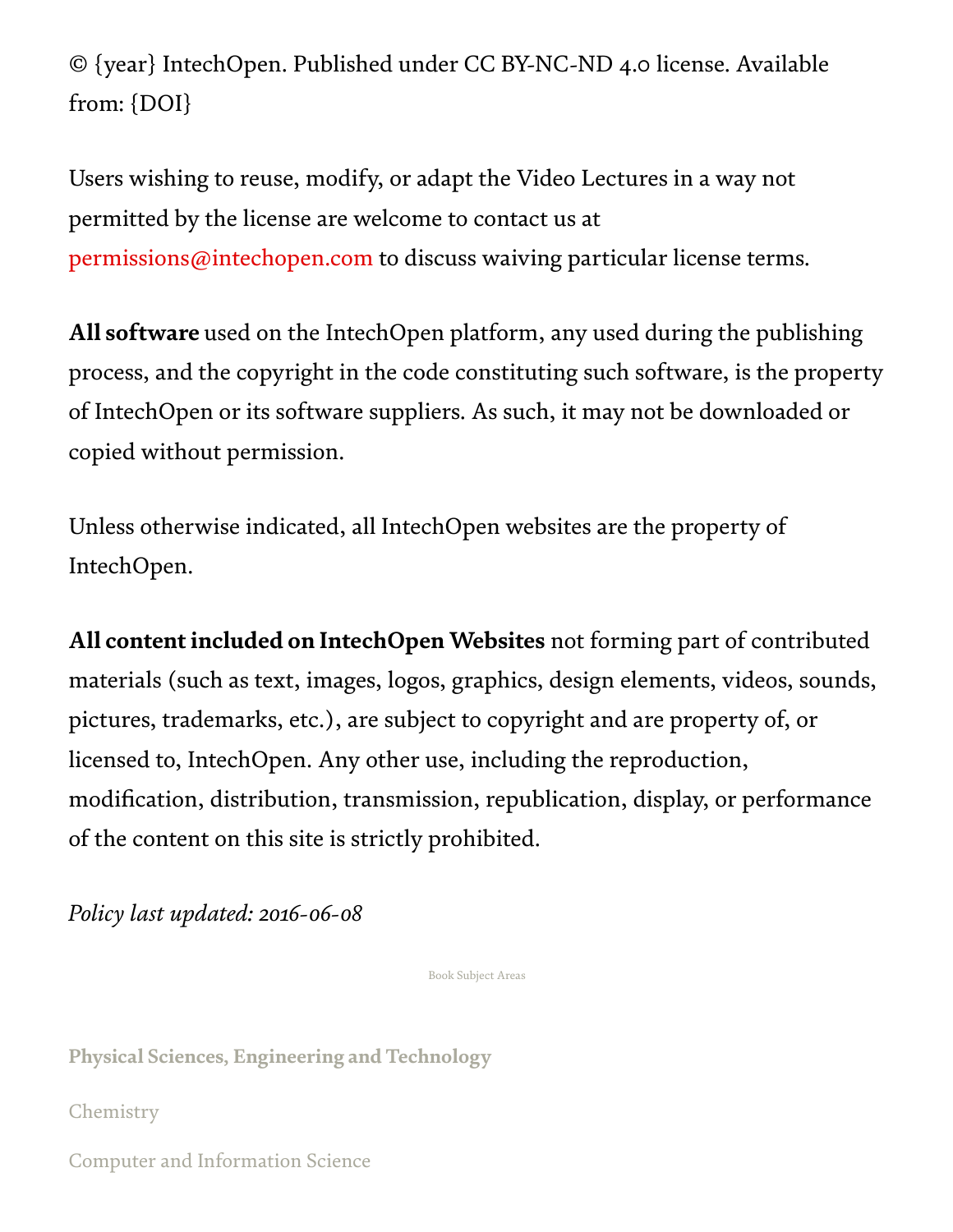Earth and [Planetary](https://www.intechopen.com/subjects/10) Sciences

[Engineering](https://www.intechopen.com/subjects/11)

[Materials](https://www.intechopen.com/subjects/14) Science

[Mathematics](https://www.intechopen.com/subjects/15)

[Nanotechnology](https://www.intechopen.com/subjects/17) and Nanomaterials

[Physics](https://www.intechopen.com/subjects/20)

[Robotics](https://www.intechopen.com/subjects/22)

[Technology](https://www.intechopen.com/subjects/24)

Life [Sciences](https://www.intechopen.com/subjects/2) More >

[Agricultural](https://www.intechopen.com/subjects/5) and Biological Sciences

[Biochemistry,](https://www.intechopen.com/subjects/6) Genetics and Molecular Biology

[Environmental](https://www.intechopen.com/subjects/12) Sciences

Immunology and [Microbiology](https://www.intechopen.com/subjects/13)

[Neuroscience](https://www.intechopen.com/subjects/18)

Health [Sciences](https://www.intechopen.com/subjects/3) More >

[Medicine](https://www.intechopen.com/subjects/16)

Pharmacology, Toxicology and [Pharmaceutical](https://www.intechopen.com/subjects/19) Science

Veterinary [Medicine and](https://www.intechopen.com/subjects/25) Science

#### Social Sciences and [Humanities](https://www.intechopen.com/subjects/4)

Business, [Management](https://www.intechopen.com/subjects/7) and Economics

[Psychology](https://www.intechopen.com/subjects/21)

Social [Sciences](https://www.intechopen.com/subjects/23)